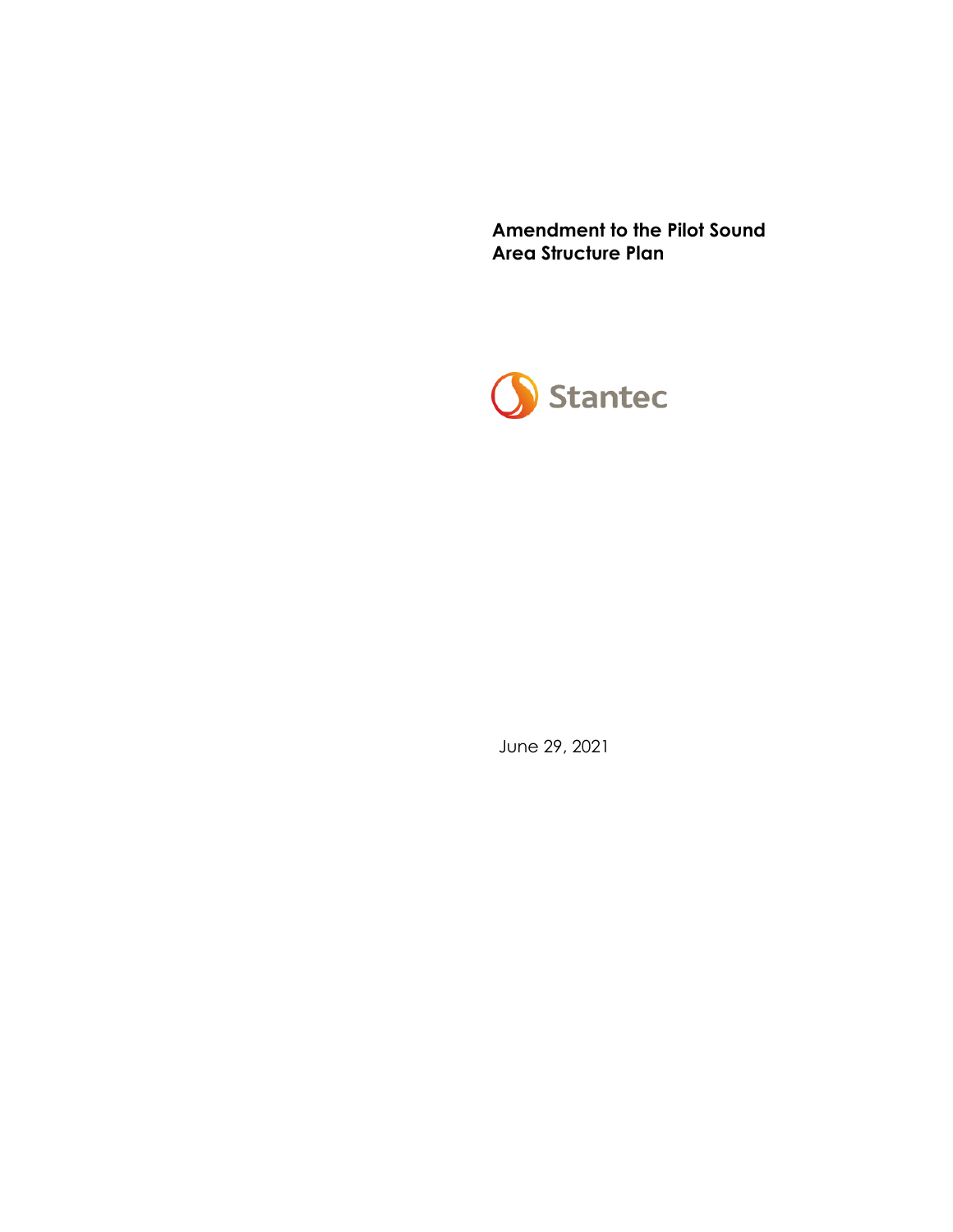# **TABLE OF CONTENTS**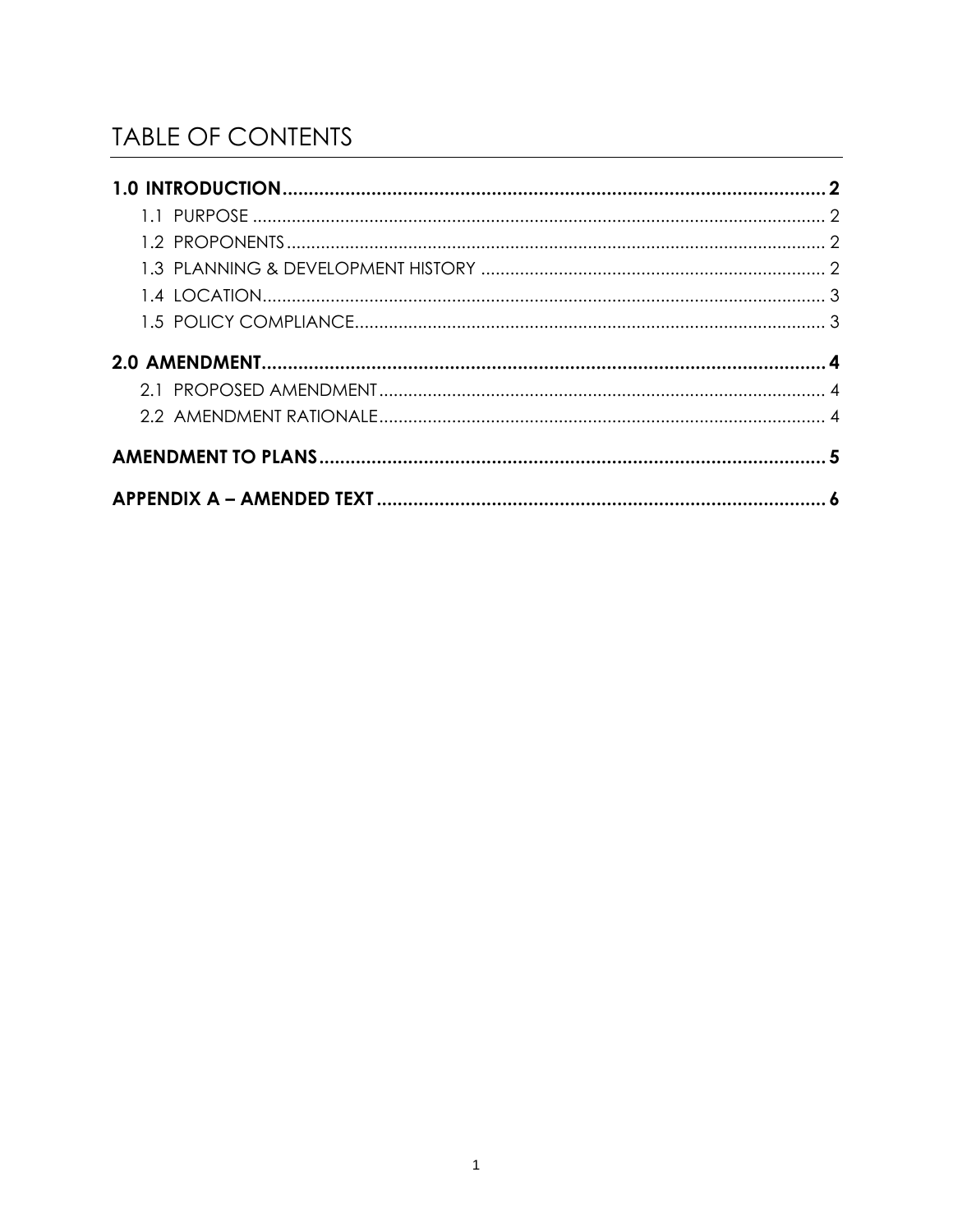

### <span id="page-2-0"></span>1.0 INTRODUCTION

#### <span id="page-2-1"></span>**1.1 PURPOSE**

This application proposes text amendments to the Pilot Sound Area Structure Plan (ASP) to provide for the opportunity of residential development in the form of Multi-unit Housing.

#### <span id="page-2-2"></span>**1.2 PROPONENTS**

This amendment report has been prepared by Stantec Consulting Ltd. on behalf of the landowner, Cameron Development Corporation.

#### <span id="page-2-3"></span>**1.3 PLANNING & DEVELOPMENT HISTORY**

The Pilot Sound ASP was originally approved on June 24, 1981 (Bylaw 6288) and consolidated inn January of 2016 by virtue of the incorporation of the following amendments to the original Bylaw 6288:

- Bylaw 6288 (Approved June 24, 1981) to adopt the Pilot Sound Area Structure Plan
- Bylaw 12493 (Approved March 6, 2021) to replace map and Tables I to VII
- Bylaw 13492 (Approved October 23, 2003) to reduce the number of neighbourhoods in the Pilot Sound area from six to five; to realign 167 Avenue, 50 Street and various collector roads; to decrease the number of schools in the area from eleven to six; to relocate and enlarge the District Park site; to increase the number of commercial sites from three to four; to add two stormwater management facilities and relocate another; to replace map and statistics
- Bylaw 14047 (Approved July 13, 2005) to introduce an additional community commercial site; replace map and statistics
- Bylaw 14154 (Approved December 5, 2005) to delete the saline wetland from the Development Concept
- Bylaw 14172 (Approved January 24, 2006) to add commercial uses in the northwest part of the plan; to adjust the location of the northwest Storm Retention Pond; to include the possibility of a future storm retention pond
- Bylaw 14920 Approved July 9, 2008 to add commercial uses in the southeastern portion of the plan; to revise the amount of land designated for Light Industrial uses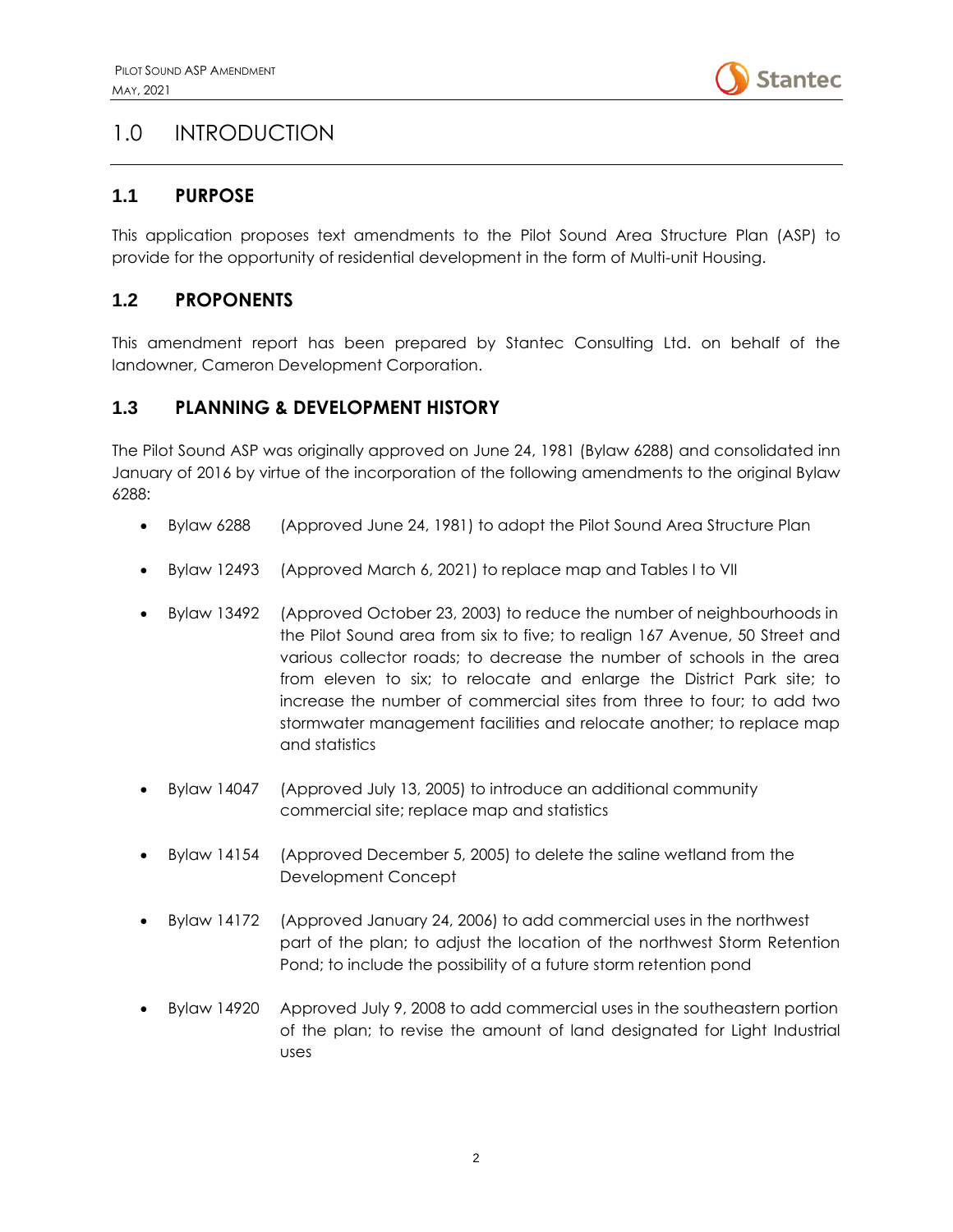

- Bylaw 15333 (Approved February 17, 2010) to introduce a Fire Station in the southeastern portion of the Hollick Kenyon neighbourhood, and amend the Development Concept map and Land use and population statistics
- Bylaw 15938 (Approved November 21, 2011) to redesignate a 1.4 ha residential site to Community Commercial Site in the McConachie Neighbourhood
- Bylaw 16054 (Approved July 4, 2012) to reconfigure the stormwater management facility and to introduce an additional facility; to reconfigure the neighbourhood park site and introduce two pocket parks and a greenway; to retain a natural area; to reconfigure the alignment of the collector roadway network
- Bylaw 16372 (Approved June 5, 2013) to recognise the proposed LRT alignment through the Gorman neighbourhood. The proposed amendment establishes a framework for residential, mixed use, park, natural area, light industrial and stormwater management uses
- Bylaw 16585 (Approved September 16, 2013) to amend a 1.7 hectare site from Commercial uses to Residential uses in the Brintnell Neighbourhood
- Bylaw 17345 (Approved September 8, 2015) to amend a Convenience Commercial site to "Community Commercial" on McConachie Way and 167 Avenue
- Bylaw 17491 (Approved January 25, 2016) to amend the Pilot Sound Area Structure Plan Population Statistics and Land Use Map

#### <span id="page-3-0"></span>**1.4 LOCATION**

The Pilot Sound ASP is comprised of approximately 872.2 ha and is located in northeast Edmonton within the following boundaries:

- **Northern Boundary** Anthony Henday Drive
- **Eastern Boundary** Anthony Henday Drive
- **Southern Boundary** 153 Avenue NW
- **Western Boundary** 66 Street NW

The Pilot Sound ASP area is surrounded by the neighbourhoods of Crystallina Nera, Schonsee, and Ozerna to the west, McLeod, Casselman, Miller, Ebbers, Kirkness, and Fraser to the south, and the Anthony Henday Drive and Horse Hill area to the north and east.

#### <span id="page-3-1"></span>**1.5 POLICY COMPLIANCE**

The preparation of this plan amendment has been guided by existing City of Edmonton and Edmonton Metropolitan Region Board plans and policies, as well as relevant Provincial and Federal statutes and regulations.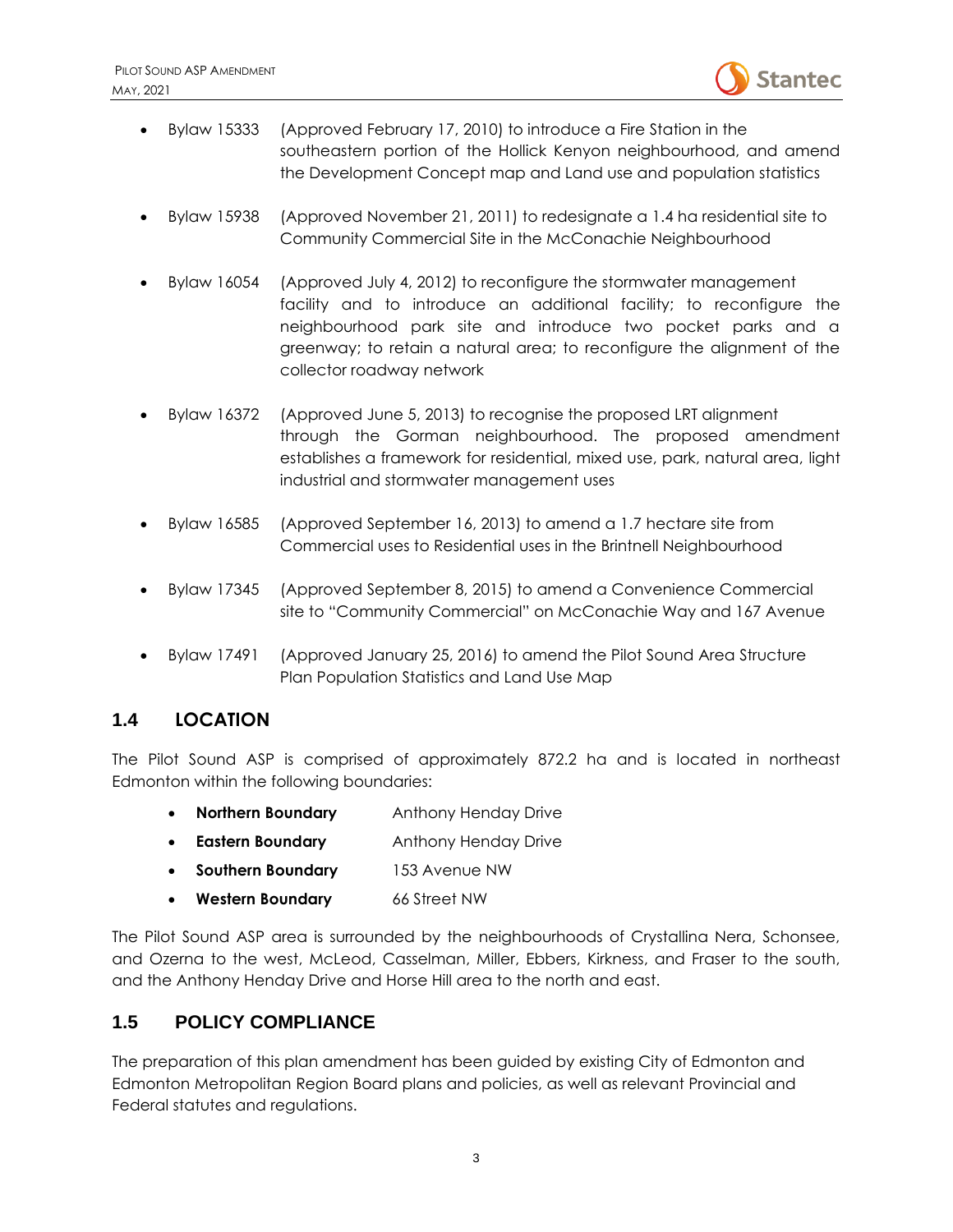

### <span id="page-4-0"></span>2.0 AMENDMENT

#### <span id="page-4-1"></span>**2.1 PROPOSED AMENDMENT**

The proposed amendment is intended to affect a 2.98 hectare parcel of land within the 30.5 hectare area designated as Community Commercial (DC1) which is currently zoned as a (DC1) Direct Development Control and located in the south central area of the Pilot Sound ASP area. Specifically, the affected area is located at 3404 -158 Avenue and can legally be described as Lot 3, Block 1, Plan 1521893.

The proposed amendments to the Pilot Sound ASP will seek to amend the text of the ASP to permit residential development in the form of Multi-unit Housing to be located within the northeastern portion of land designated as Community Commercial (DC1).

The following changes are proposed for the Pilot Sound ASP:

• Updates to the text to reflect the inclusion of opportunities for Multi-unit residential uses within the northeastern portion of the area designated as Community Commercial (DC1)

#### <span id="page-4-2"></span>**2.2 AMENDMENT RATIONALE**

Please reference the associated amendment report for the Gorman Neighbourhood Structure Plan (NSP) for a detailed outline on the rationale for this proposed amendment.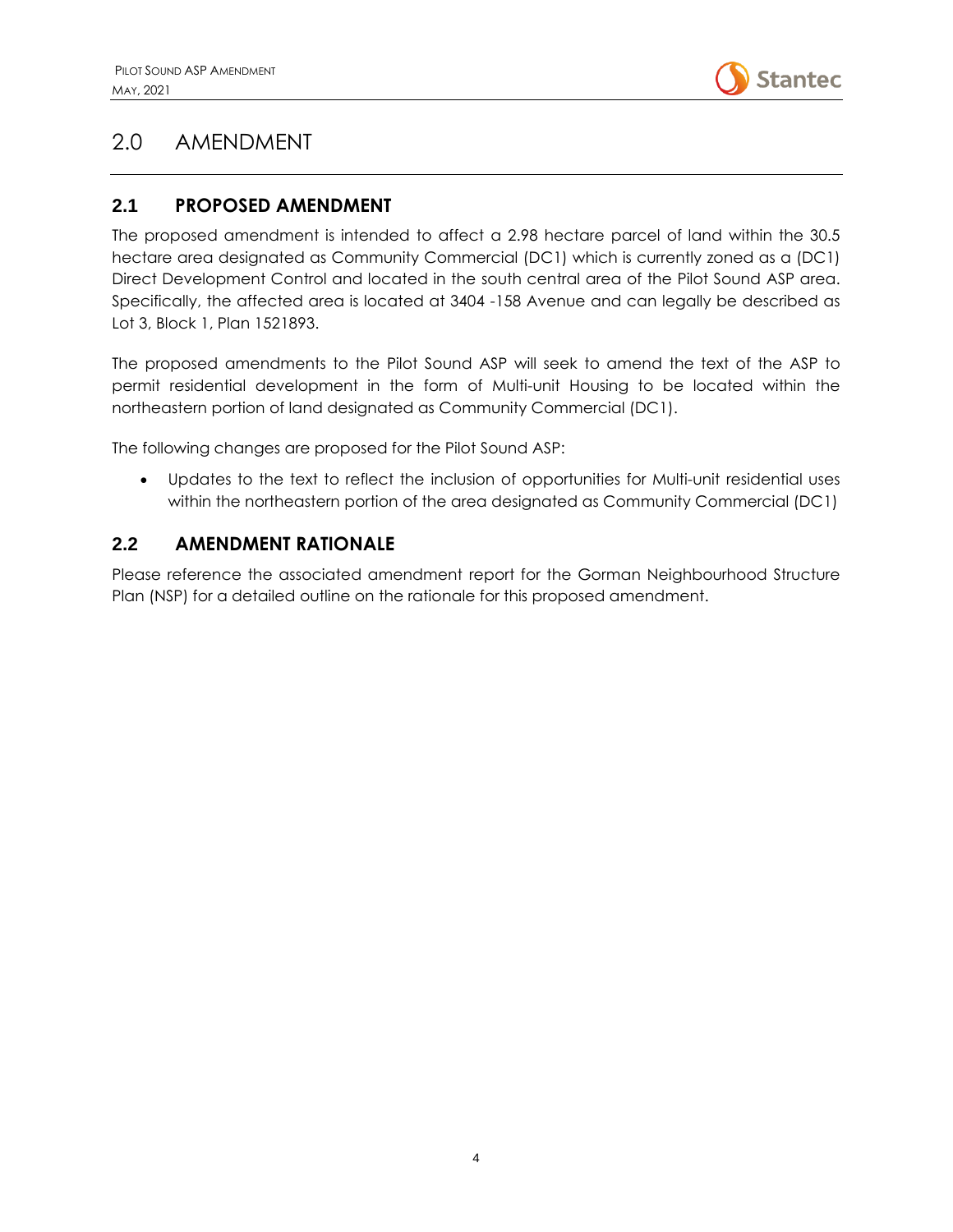

## <span id="page-5-0"></span>AMENDMENT TO PLANS

It is proposed that the Pilot Sound ASP be amended by:

a) incorporating the text amendments, as shown in Appendix A: Amended Text.